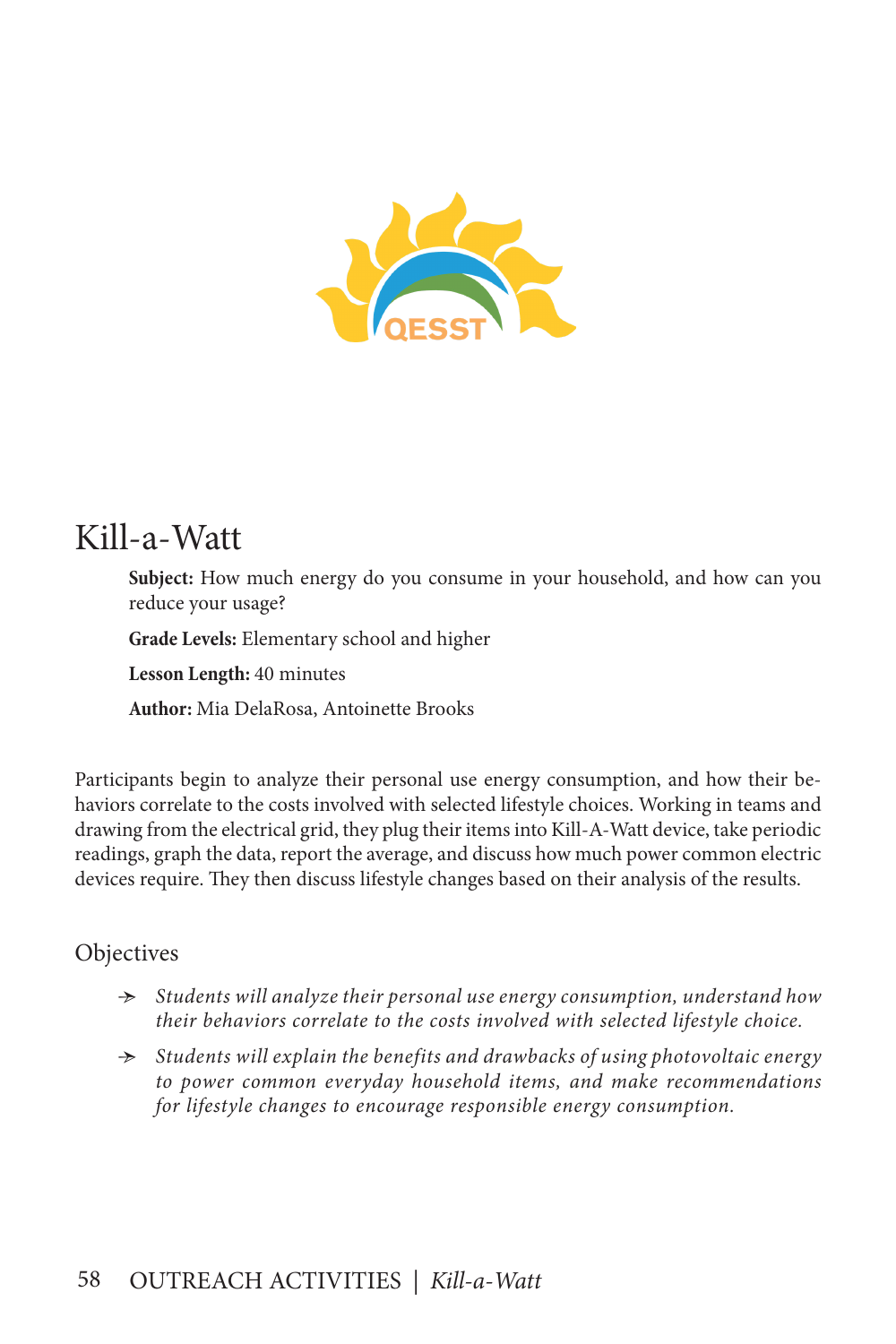### Materials

- Common household energy using devices such as a hair dryer, Christmas lights (Regular and LED), toaster, cell phone with charger, electric blanket, incandescent lamp, fluorescent lamp, LED lamp (lamps should be of similar luminosity), electric egg beater/mixer, laptop
- Laminated photos of each of the common household energy using devices to stick on Powerline board
- Velcro with one side attached to each photo and the other side attached to the Powerline board
- Extension chords
- Power outlet
- Kill-a-watt meter
- Powerline board

### Set Up

Create a Powerline board using this template (large poster-size for group settings). You may also wish to print one smaller copy of the powerline board for each individual or group to work on.



**Power Line** How much power do electric devices require?

Gather household energy devices in a central location and plug them in. Be sure to check with event organizers ahead of time to be sure you will have access to a power outlet. Safety note: make sure the hair dryer, toaster, and other heat-producing items are not on the same circuit.

This may be a useful video if you need to teach participants how to read the meters:

#### http://bit.ly/2nxecRP

You may also want to show this video on how to measure electricity:

http://bit.ly/2oy6NTa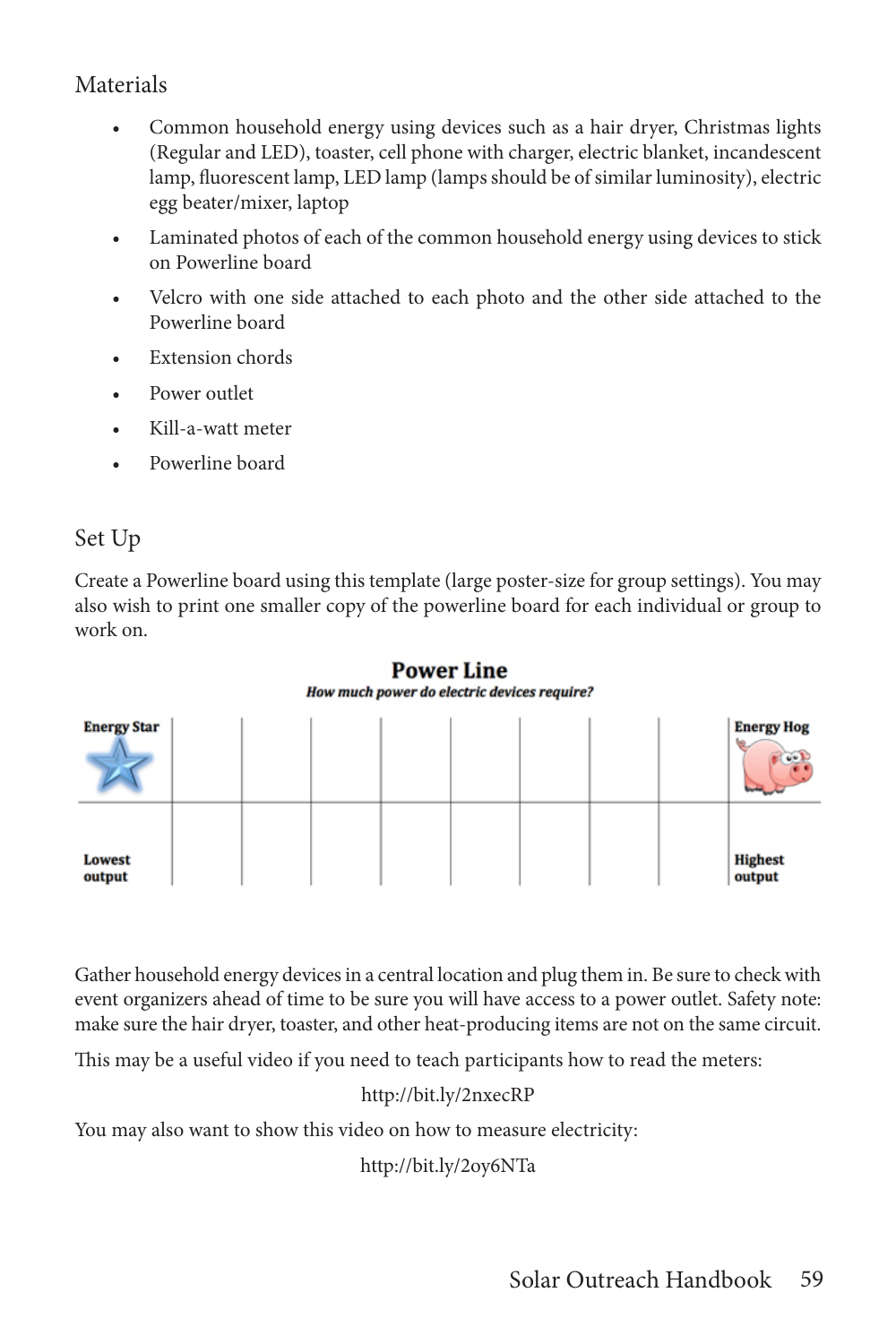#### **Instructions**

Either working alone, in small groups, or as a whole-group, participants take the following steps:

- 1) Gather common electrical devices (at least one per group).
- 2) Predict which appliances use the most energy and place them accordingly on the Powerline board. Be sure to ask participants to justify their answers (e.g., What makes you think the hair dryer will use the most energy? Can you explain why you think that?). Participants should be given the chance to re-arrange the items as a result of the discussion. Save this information to compare data at the end of the activity.
- 3) Plug in the different appliances to the Kill-a-Watt meter and observe the amount of energy used for several seconds. Record the findings.
- 4) Rearrange the board based on findings. If multiple readings are recorded, older participants can calculate the mean and rearrange the board based on the average reading. They can discuss any discrepancies across multiple readings.
- 5) Outreach leaders can lead a discussion of results, asking, for instance, why some appliances used more energy than others. (Generally, any appliance producing heat will require more power). Participants may notice as they compare results that there is a significant increase in power used for appliances that produce heat. Additionally, some participants may be surprised at some of the results. For instance, many chargers will draw power even when the device (cell phone, iPad, etc.) is off and even when the electrical device is not connected to the charger. Students will be surprised to find out that when devices they use are turned off, there is still a power demand. Participants may also be led to understand that almost all devices have a fairly constant power demand (A toaster will change between two values, minimum and maximum).

# Assessment Opportunities

Lead a discussion on the question: What are the costs associated with your personal energy consumption habits? How could you be more environmentally responsible by reducing the use of just a couple electric devices? Discuss any changes in lifestyle that students would consider taking based on the results.

Follow up by estimating the energy usage of other common household devices.

## Deepen your Knowledge

For a more rigorous recording of results, participants could record the power when the appliance is plugged in and turned off. Instruct them to turn on the device and record the power for a period of several minutes (for example every 30 seconds for up to 3 to 5 minutes). They could then graph the power as it relates to time.

Students could bring their results together to make a complete representation of power use versus appliance/device, for example, by reading a bar graph form of the individual results.

# 60 OUTREACH ACTIVITIES *| Kill-a-Watt*